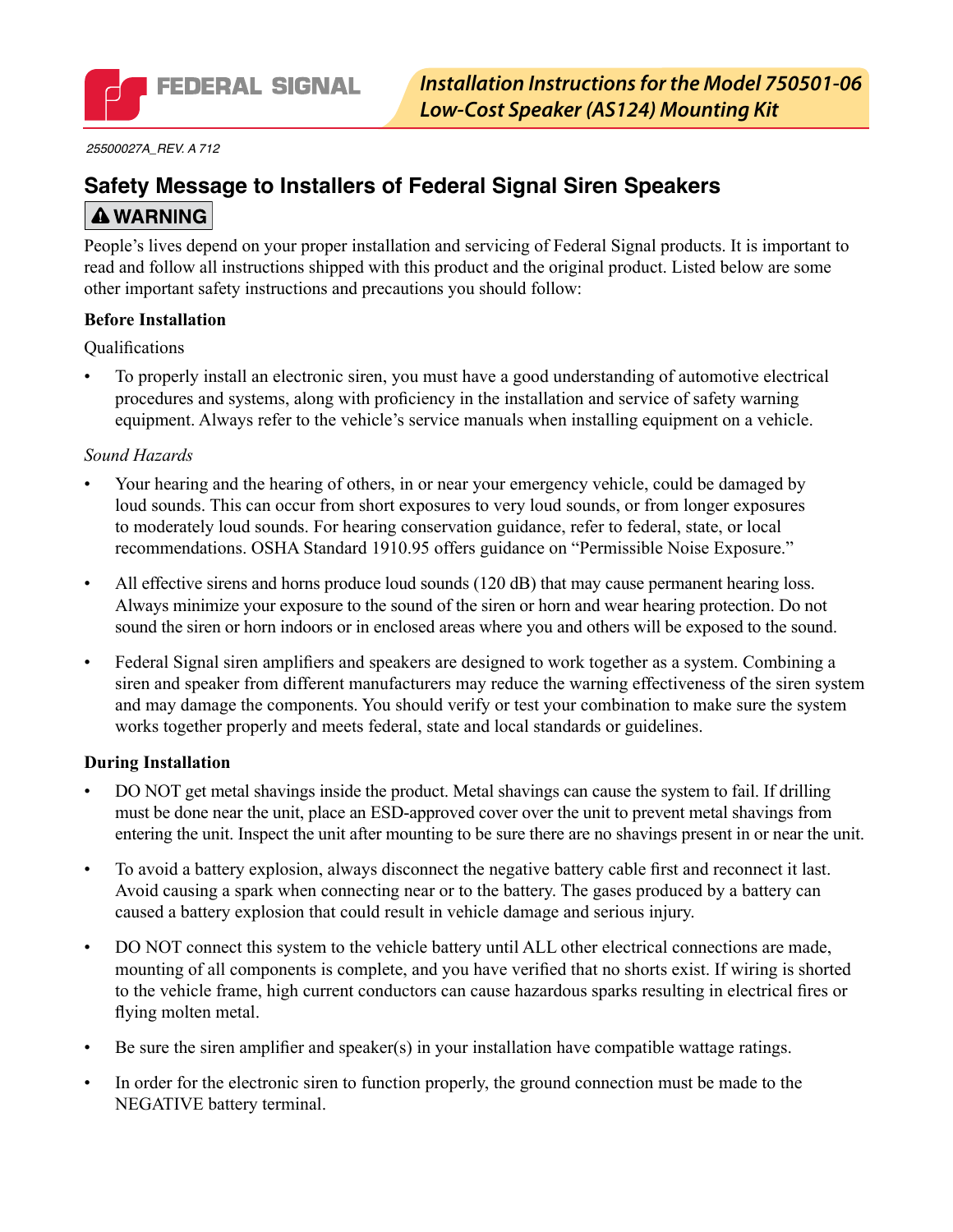- Sound output will be severely reduced if any objects are in front of the speaker. If maximum sound output is required for your application, you should ensure that the front of the speaker is clear of any obstructions.
- Install the speaker(s) as far forward on the vehicle as possible, in a location that provides maximum signaling effectiveness while minimizing the sound reaching the vehicle's occupants. Refer to the National Institute of Justice guide 500-00 for further information.
- • Mounting the speakers behind the grille will reduce the sound output and warning effectiveness of the siren system. Before mounting speakers behind the grille, make sure the vehicle operators are trained and understand that this type of installation is less effective for warning others.
- Sound propagation and warning effectiveness will be severely reduced if the speaker is not facing forward. Carefully follow the installation instructions and always install the speaker with the projector facing forward.
- DO NOT install the speaker(s) or route the speaker wires where they may interfere with the operation of airbag sensors.
- • If a vehicle seat is temporarily removed, verify with the vehicle manufacturer if the seat needs to be recalibrated for proper airbag deployment.
- Installation of two speakers requires that you wire the speakers in parallel and in phase.
- Never attempt to install aftermarket equipment, which connects to the vehicle wiring, without reviewing a vehicle wiring diagram, which is available from the vehicle manufacturer. Insure that your installation will not affect vehicle operation and safety functions or circuits. Always check vehicle for proper operation after installation.
- DO NOT install equipment or route wiring or cord in the deployment path of an airbag.
- Locate the control head so the vehicle, controls, and microphone can be operated safely.
- When drilling into a vehicle structure, be sure that both sides of the surface are clear of anything that could be damaged.

#### **After Installation**

- After installation, test the siren system and light system to ensure that it is operating properly.
- Test all vehicle functions, including horn operation, vehicle safety functions and vehicle light systems, to ensure proper operation. Ensure that installation has not affected vehicle operation or changed any vehicle safety function or circuit.
- After testing is complete, provide a copy of these instructions to the instructional staff and all operating personnel.
- File these instructions in a safe place and refer to them when maintaining or reinstalling the product.

Failure to follow all safety precautions and instructions may result in property damage, serious injury, or death.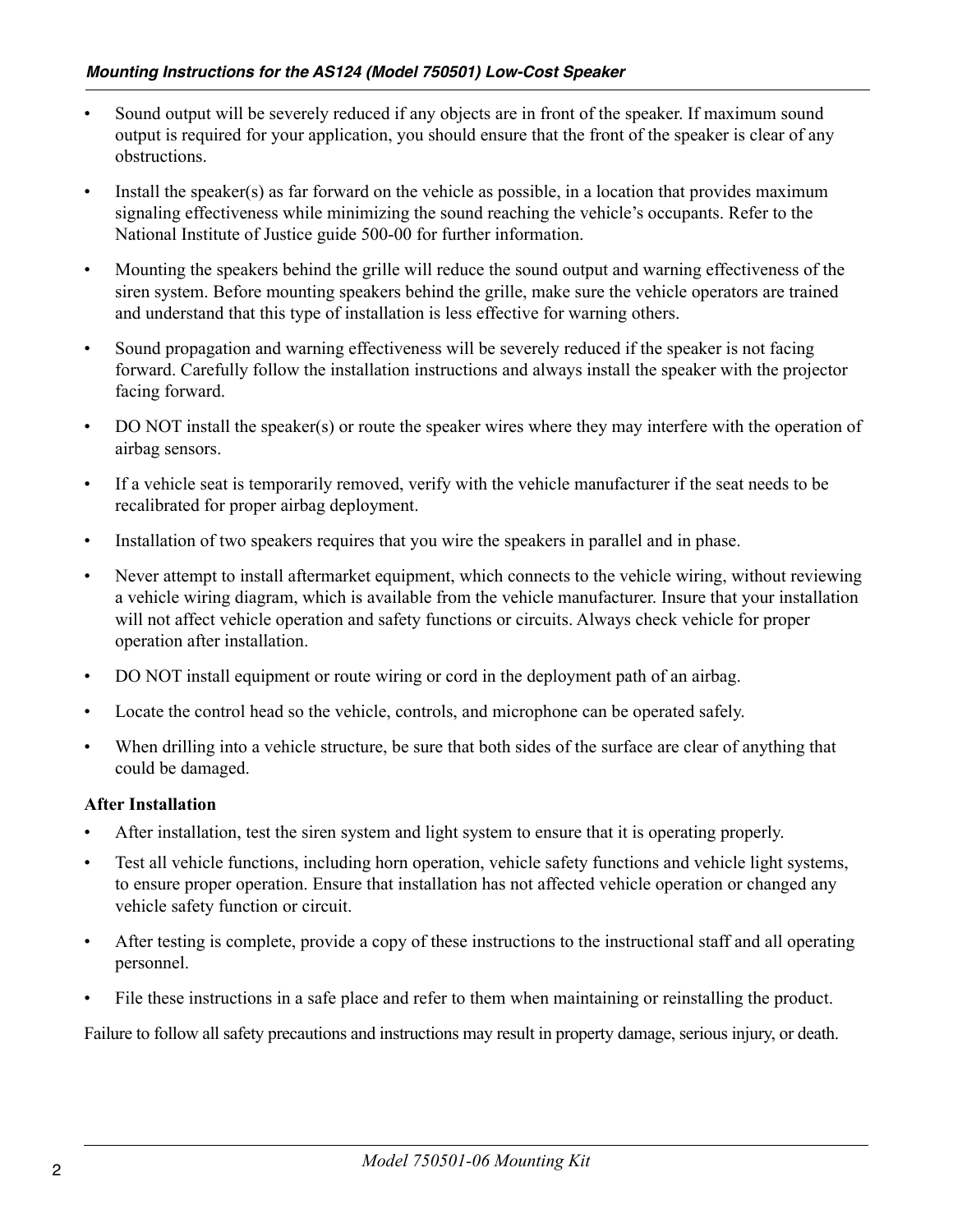# **Product Overview**

The Model 750501-06 mounting kit is intended to be used with the AS124 (Model 750501) Low-Cost Speaker. The kit mounts the speaker in the front of the vehicle on the radiator A-frame support in the 2011 and newer Chevrolet Tahoe.

**NOTE:** For electrical installation instructions, refer to the Installation and Maintenance Instructions packed with the AS124 (Model 750501) Speaker.

# **Unpacking the Kit**

After unpacking the product, inspect it for damage that may have occurred in transit. If it has been damaged or is missing a part, do not attempt to install or operate it. File a claim immediately with the carrier, stating the extent of the damage. Carefully check all envelopes, shipping labels and tags before removing or destroying them. Ensure that all parts in Table 1 have been included. If you are missing any parts, contact Customer Support at 1-800-264-3578, 7 a.m. to 5 p.m., Monday through Friday (CT).

| Qty.          | <b>Description</b>                    |  |
|---------------|---------------------------------------|--|
| 1             | Bracket, Speaker                      |  |
| $\mathcal{P}$ | 1/4"-14 x 3/4" HWH, Self Drill, Zinc  |  |
| 4             | $1/4" - 20 \times 1"$ Lg Hex Tap Bolt |  |
| 6             | 1/4" Flat Washer                      |  |
| 2             | 1/4" x 1-1/4" Fender Washer           |  |
| 4             | 1/4-20 Nylon Insert Lock Nut          |  |

|  |  | <b>Table 1 Kit contents</b> |
|--|--|-----------------------------|
|--|--|-----------------------------|

## **Mounting the Speaker**

## **A WARNING**

*AIRBAG DEPLOYMENT—Do not install equipment or route wiring in the deployment path of an airbag. Failure to observe this warning will reduce the effectiveness of the airbag or potentially dislodge the equipment, causing serious injury or death.*

**IMPORTANT:** Before you begin the installation, plan all wire routing.

To mount the speaker:

**1.** Remove the front fascia from the vehicle. For assistance, refer to the body and/or up-fitters guide of the vehicle manufacturer.

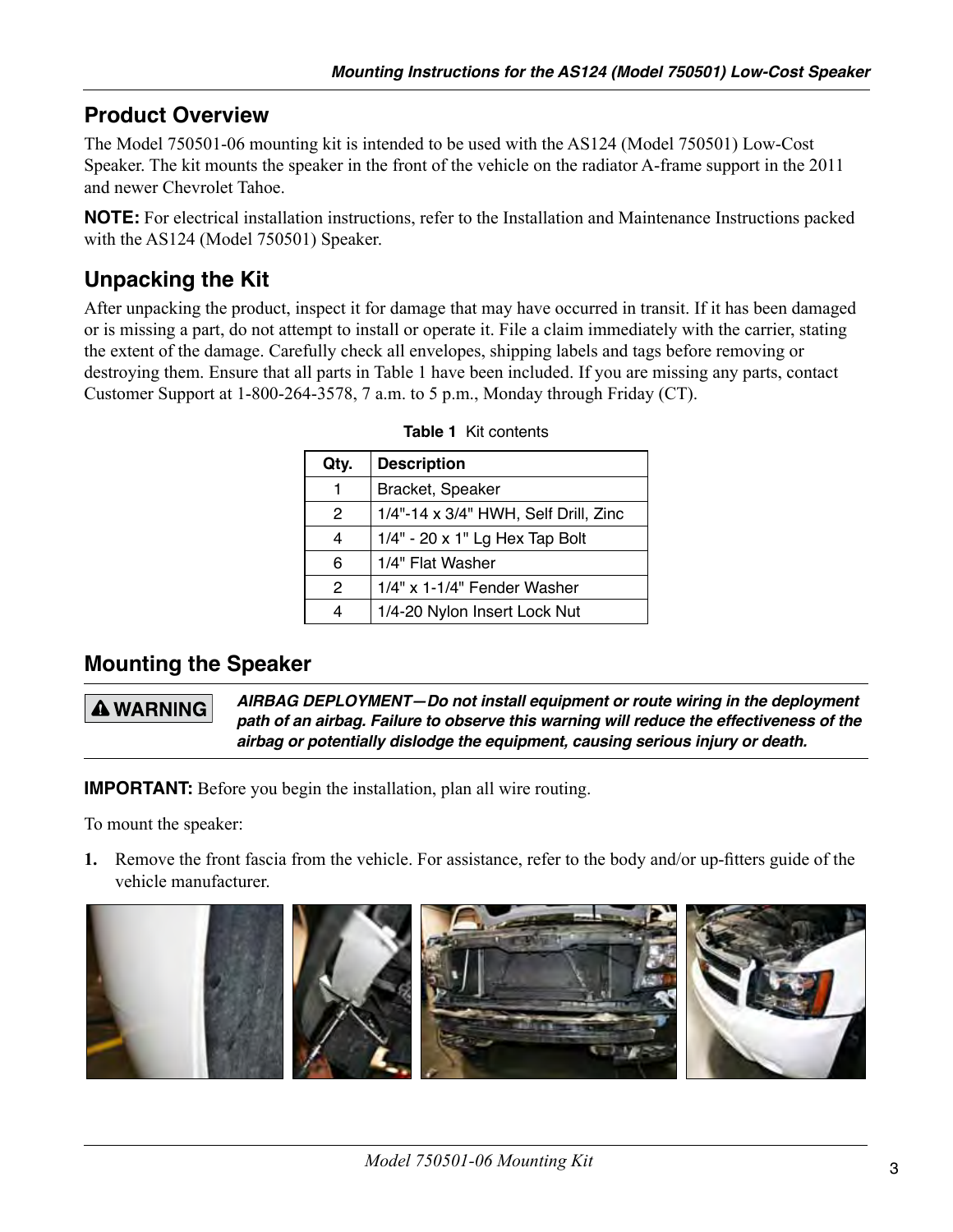**2.** To make room for the speaker bracket, remove the wire-loom support fastener located on the diagonal brace of the radiator support on the driver side.



**3.** Align the bracket on the horizontal mounting surface. Secure it from the top with two 1/4"-20 bolts and from the bottom with the two 1/4" fender washers and two lock nuts.



**4.** Secure the mounting bracket to the diagonal brace of the radiator support with two 1/4" x 3/4" selfdrilling hex washer-head screws.

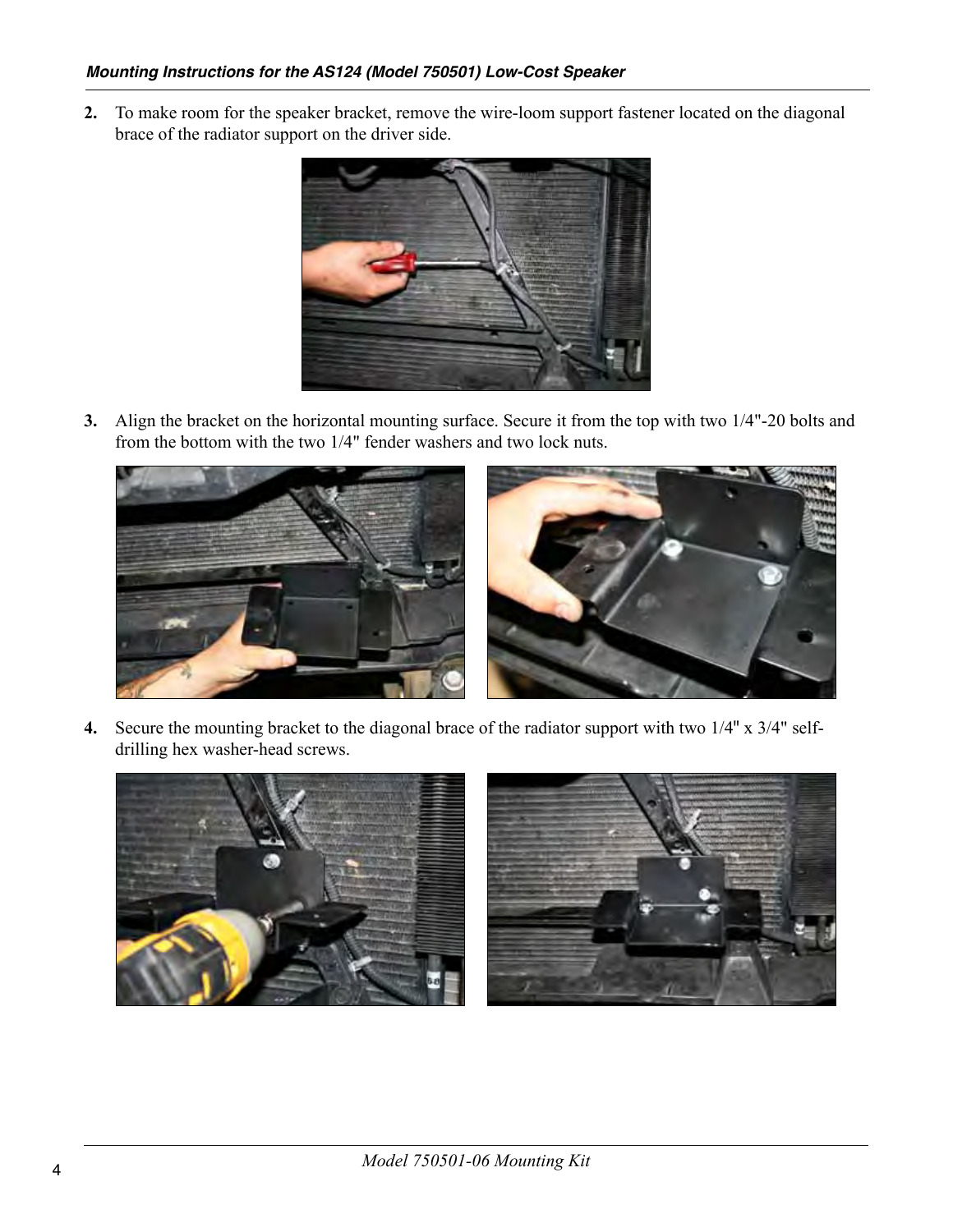**5.** Align the AS124 speaker on the mounting bracket. Secure it from the top with two 1/4"-20 bolts and 1/4" flat washers and from the bottom with two 1/4" flat washers and lock nuts from the bottom.





- **6.** Connect the two leads from the speaker to the cable from the electronic siren. For details, refer to the instructions provided with the siren.
- **7.** Test the speaker for proper operation as well as the emergency warning system to ensure that it is operating properly. See the safety messages on page 7.
- **8.** Reinstall the vehicle front fascia.

# **Getting Technical Support and Service**

For technical support and service, please contact: Service Department Federal Signal Corporation Phone: 1-800-433-9132 Fax: 1-800-343-9706 Email: empserviceinfo@fedsig.com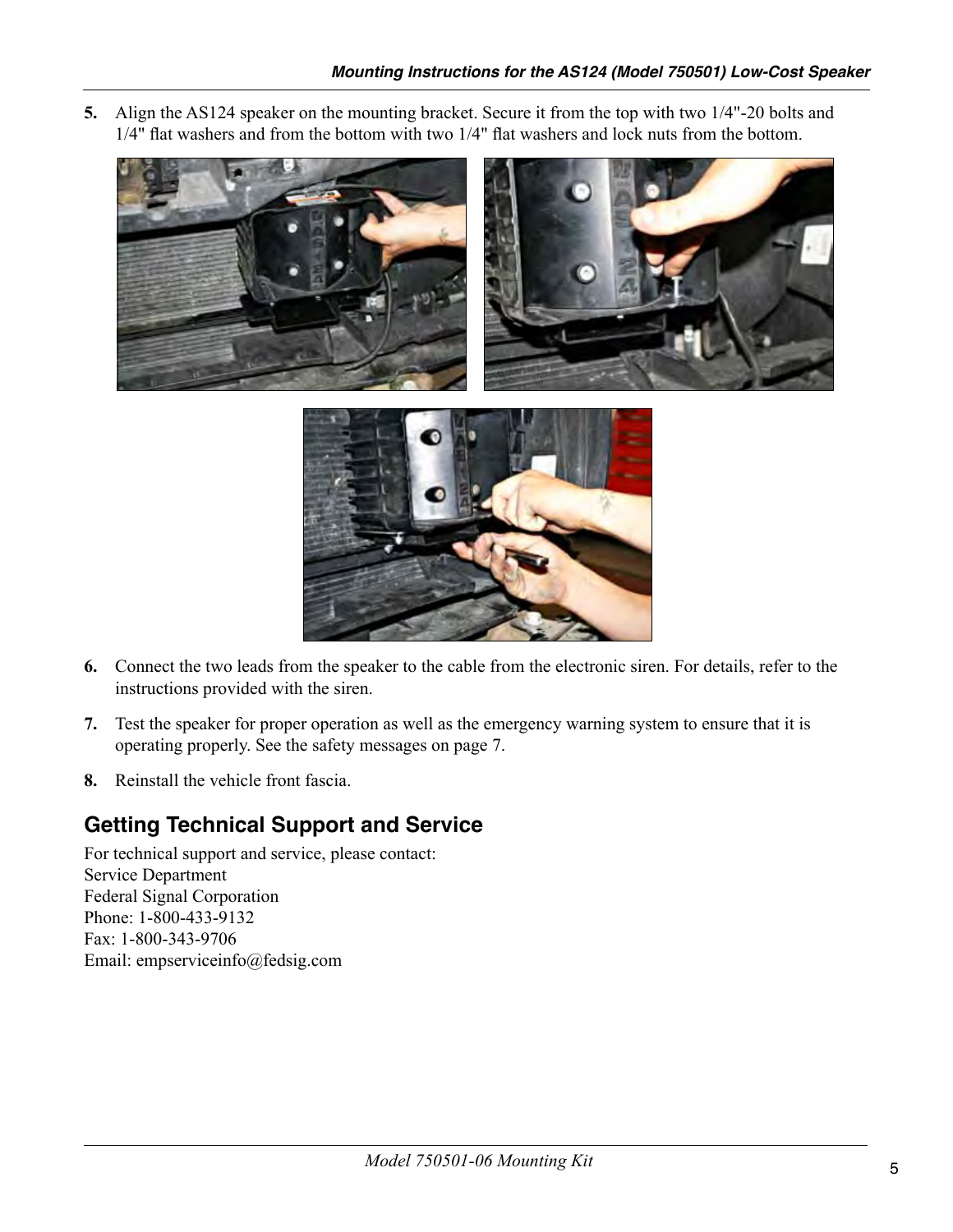# **Returning a Product to Federal Signal**

Before returning a product to Federal Signal, call 800-264-3578 (Mobile Systems) or 800-433-9132 (Service) to obtain a Returned Merchandise Authorization number (RMA number). To expedite the process please be prepared with the following information:

- Your Federal Signal customer or account number
- The purchase order number under which the items were purchased
- The shipping method
- The model or part number of the product being returned
- The quantity of products being returned
- Drop ship information as needed
- Any estimate required

When you receive your RMA Number:

- Write the RMA number on the outside of the box of returned items
- Reference the RMA number on your paperwork inside of the box
- Write the RMA number down, so that you can easily check on status of the returned equipment

Send all material with the issued RMA Number to:

Federal Signal Corporation Public Safety Systems 2645 Federal Signal Drive University Park, IL 60484-3167 Attn: Service Department RMA: #\_\_\_\_\_\_\_\_\_\_ 800-433-9132 800-343-9706 (fax) www.fedsig.com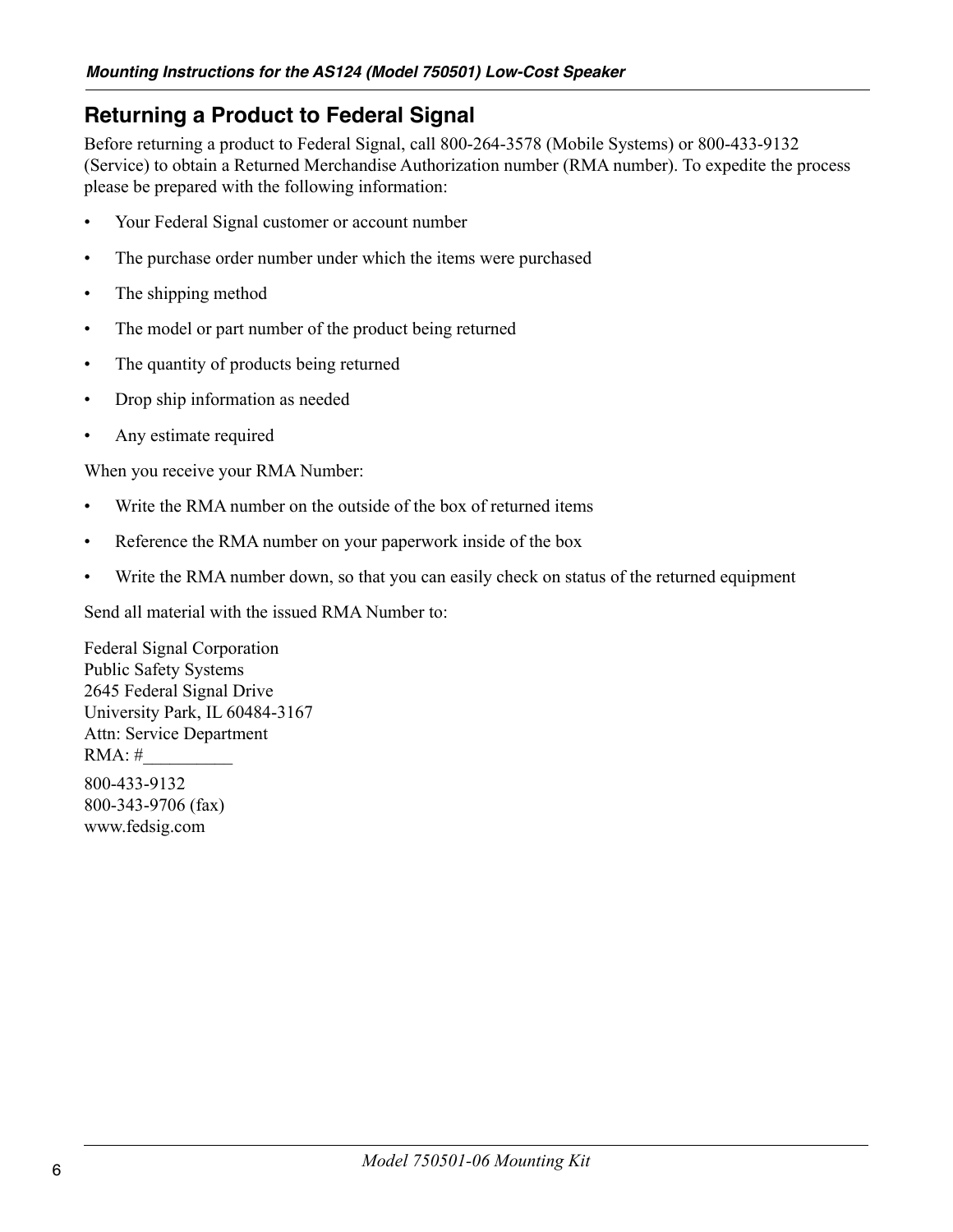# **Safety Message to Operators of Federal Signal Electronic Sirens and Sound/Light Systems**

# **A WARNING**

The lives of people depend on your safe operation of Federal products. It is important to read and follow all instructions shipped with the products. In addition, listed below are some other important safety instructions and precautions you should follow:

## *Qualifications*

To properly use an electronic siren and speaker(s), you must have a good understanding of general vehicle operation, a high proficiency in the use of safety warning equipment, and thorough knowledge of state and federal UNIFORM TRAFFIC CODES.

### *Sound Hazards*

- Your hearing and the hearing of others, in or close to your emergency vehicle, could be damaged by loud sounds. This can occur from short exposures to very loud sounds, or from longer exposures to moderately loud sounds. For hearing conservation guidance, refer to federal, state, or local recommendations. OSHA Standard 1910.95 offers guidance on "Permissible Noise Exposure."
- All effective sirens and horns produce loud sounds (120 dB) that may cause permanent hearing loss. Always minimize your exposure to siren sound, roll up your windows and wear hearing protection. Do not sound the siren indoors or in enclosed areas where you and others will be exposed to the sound. Only use the siren for emergency response situations.

### *Sound Limitations*

- • Before using the vehicle, check to see if the siren speakers are concealed from view. If the siren speaker is not in clear view on the front of the vehicle, use extra caution when operating the vehicle. A concealed siren speaker installation is less effective at warning others.
- Maximum sound output will be severely reduced if any objects are in front of the speaker. If your installation has obstructions in front of the speaker, drive even more cautiously.
- Frequently inspect the speaker to ensure that it is clear of any obstruction, such as mud or snow, which will reduce maximum sound output.

### *Light Hazard*

To be an effective warning device, an emergency warning system produces bright light that can be hazardous at close range. Do not stare directly into the lights at close range or permanent damage to your eyesight may occur.

### *Signaling Limitations*

- Be aware that the use of your visual and audible signaling devices does not give you the right to force your way through traffic. Your emergency lights, siren, and actions are REQUESTING the right-of-way.
- Although your warning system is operating properly, it may not alert everyone. People may not hear, see, or heed your warning signal. You must recognize this fact and continue driving cautiously.
- Situations may occur which obstruct your warning signal when natural or man-made objects are between